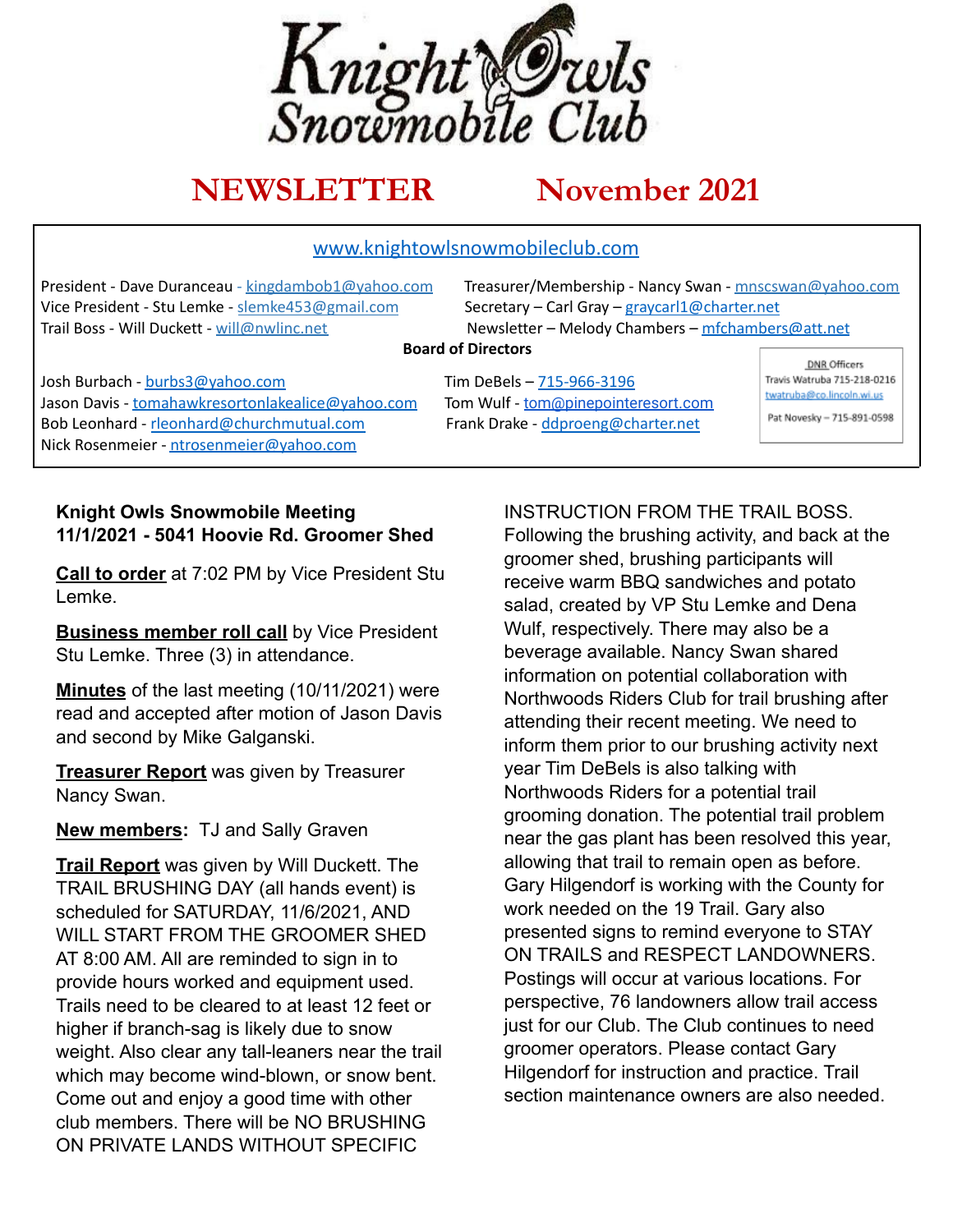**Groomer Building** Construction will be moving to the upstairs meeting room! The able-bodied meeting attendees moved a considerable pile of lumber up the stairs and into the area, following the meeting. Gary envisions Club volunteers shouldering that job.

**Fish Boil**. Frank Drake announced that a DJ would provide music for the event, thereby minimizing production costs.

**Gun Raffle.** Ray Zweck announced ticket sales seemed to be "on-schedule" as indicated by money collected. Guns and tickets are at various support business locations. Tickets are one for \$10 or three for \$20. Call Ray at home 715-453-0964 or on his cell: 262-215-0284, or email at [rayzweck1@gmail.com.](mailto:rayzweck1@gmail.com)

**Pig Roast** – No update. Donna Napierala of Surewood Forest will host the pig roast dinner and \$100 ticket raffle, 2/26/2022. Ticket information will be available at a later date. The event also includes many other raffle items, with those tickets being bought at the event.

**New Business**. The folks at Polaris Trail App have contacted the Club to announce we are winners of a \$500 Visa Gift Card celebrating one million trail miles on the app!

AWSC meeting information shared by Gary Hilgendorf and Nancy Swan. They each attended several workshops, including one on membership, which made Nancy question "what can I Learn about membership?" It boiled down to how the completeness of information provided by members enables various search functions within AWSC and our Club. No personal information is shared beyond that! It all relates to membership status, cards, and trail passes. Also, AWSC / Snowmobile News would welcome articles related to your snowmobile adventures. And the law allowing a 40ft. trail proximity to roads, has passed in both houses of Wisconsin Legislature, awaiting the Governor's signature. That change will allow for an increase in funded trails.

**Drawing** was won by Dena Wulf.

**Adjournment** was at 7:53 following a motion by Mike Galganski, a second from Pete Renn, and unanimous approval.

Carl Gray, Secretary.

## **Check the website for Announcements and Updates! www.knightowlsnowmobileclub.com**

# **ANNOUNCEMENTS**

**\*\*THERE WILL BE A FISH & CHICKEN DINNER FUNDRAISER BOARD MEETING AT 5:30pm PRIOR TO THE CLUB MEETING AT THE GROOMER SHED ON MONDAY DECEMBER 6TH. ALL VOLUNTEERS ARE WELCOME.**

### **NEXT - Knight Owls Snowmobile Club Meeting**

**Monday, December 6, 2021 7:00 p.m. at Knight Owls Groomer Shed on Hoovie Road**

# **AGENDA**

- 1. 7:00 pm Call to order
- 2. Business roll call
- 3. Reading of last meeting minutes
- 4. Treasurer Report
- 5. Introduction of new members
- 6. Trail report
- 7. February Gun Raffle update Ray Zweck
- 8. May Fish & Chicken Dinner Fundraiser update - Frank Drake
- 9. Pig Roast / \$100 ticket fundraiser update - Donna Naperalla
- 10.New business Tomahawk High School Scholarship support / discussion for 2022
- 11. Drawing
- 12.Next meeting LOCATION and date reminder. Sure-Wood Forest 1/3/2022
- 13.Adjourn